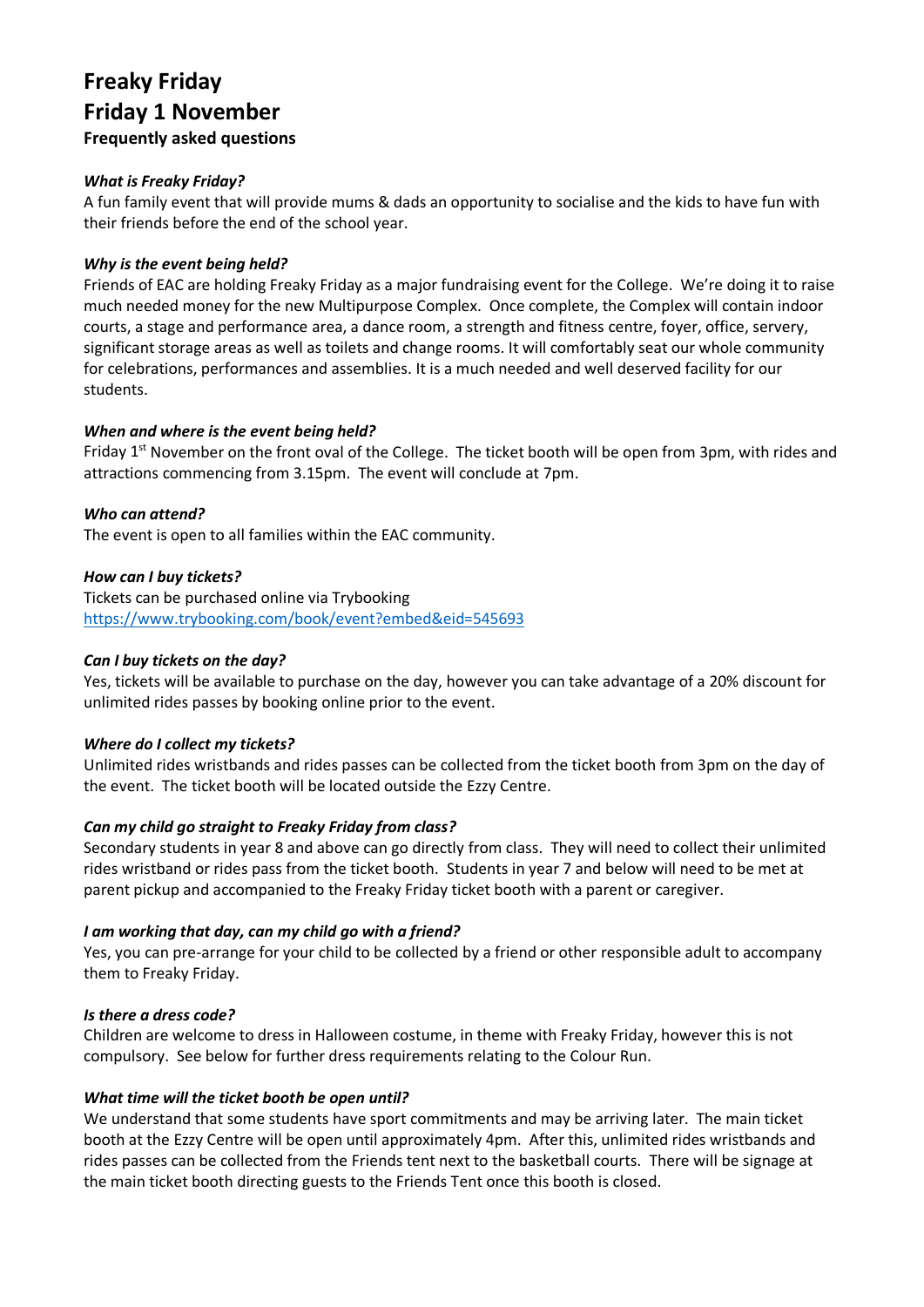# *Is there a schedule/timing of events?*

| $3.00$ pm $- 4.00$ pm             | Ticket booth open at Ezzy Centre                        |
|-----------------------------------|---------------------------------------------------------|
| $3.15$ pm – 7.00pm                | Rides operating                                         |
| $3.30$ pm $-6.00$ pm              | Food and drinks available for purchase from the Canteen |
| $4.00pm - 6.00pm$                 | Disco on the basketball court                           |
| $6.00 \text{pm} - 7.00 \text{pm}$ | Colour Run obstacle course                              |
| 7.00pm                            | Event concludes - volunteers for pack-down welcome!!    |

## *What does an unlimited rides wristband include (\$20 pre-event, \$25 at the door)?*

Entrance to Freaky Friday Entrance to the Disco (unlimited) Entrance to the Petting Zoo (unlimited) Unlimited rides (Giant Slide, Mobile Rock Climbing, Bungee, Laser Skirmish, Jumping Castle)

## *What does a school age child ticket include (\$10)?*

Entrance to Freaky Friday Entrance to the Disco (unlimited) Entrance to the Petting Zoo (unlimited) Two rides passes (Giant Slide\*, Laser Skirmish\*, Bungee\* or Jumping Castle) \*see restrictions for rides below

# *What does a pre-school age and under child ticket include (\$5)?*

Entrance to Freaky Friday Entrance to the Disco (unlimited) Entrance to the Petting Zoo (unlimited)

## *Can I purchase rides tickets on the day?*

Yes, unlimited rides wristbands can be purchased for \$25, or single ride tickets can be purchased for \$5 per ride. Available from the Ticket Booth and Friends Tent.

#### *Are there age/height restrictions for any of the rides?*

| Ride                 | <b>Restrictions</b>                                                            |
|----------------------|--------------------------------------------------------------------------------|
| <b>Giant Slide</b>   | Minimum height to ride alone 95cm.                                             |
|                      | Riders must have no medical injuries.                                          |
|                      | Only an adult can double a small child, the child must sit between the adult's |
|                      | legs on the mat and must be able to support themselves in a sitting position.  |
|                      | Footwear must be worn.                                                         |
| Mobile Rock Climbing | Minimum height 96cm.<br>$\overline{\phantom{0}}$                               |
|                      | Minimum weight 20kg.                                                           |
|                      | Maximum weight of 120kg.                                                       |
| <b>Bungee</b>        | Minimum height 96cm.                                                           |
|                      | Minimum weight 20kg.                                                           |
|                      | Maximum weight of 85kg.                                                        |
| Laser Skirmish       | No age or height restrictions however child must be able to hold the tagger    |
|                      | (gun) to play. Generally ages 5 and up are big/strong enough to hold the       |
|                      | tagger.                                                                        |
| Jumping Castle       | Children aged 12 and under.                                                    |

## *My child is shorter than 95cm do I need to purchase a ticket to ride the Giant Slide with them?* No, adults ride for free if they need to accompany a small child.

#### *Can adults purchase an unlimited ride pass, or are the rides just for children?* Yes, adults can ride as well (refer restrictions table)!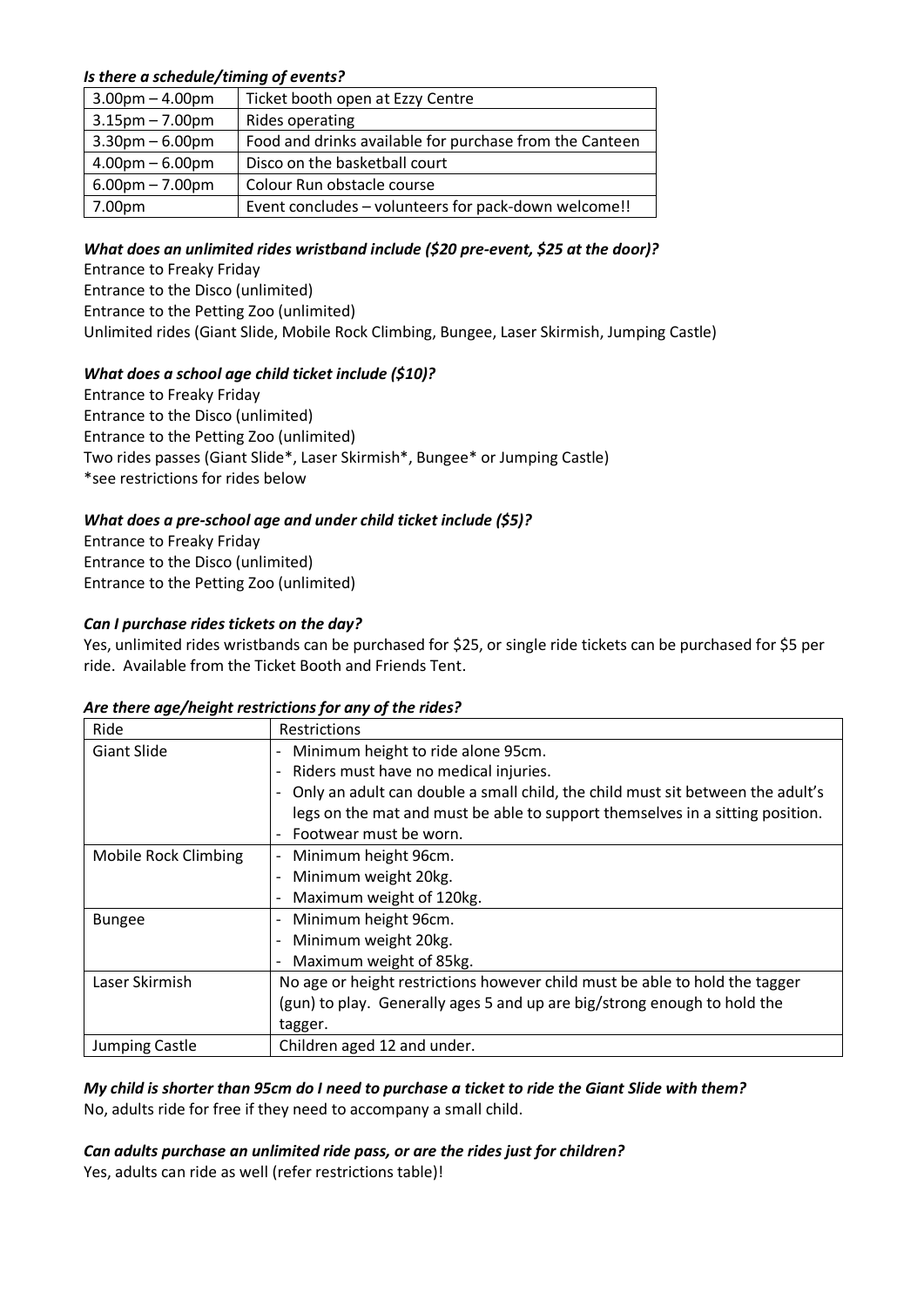## *Do I need to bring money for any other activities?*

You can purchase food and drinks on the day, and there will also be the following activities to participate in for a small fee – remember all funds raised go towards our new Multipurpose Centre: Spooksville (fun sideshow games) \$0.50 per game Photobooth \$2 per photo Facepainting \$2 per person

## *What food options will be available to purchase?*

Friends will be operating a sausage sizzle on the day as well as vegetarian and non-BBQ options available to purchase. There will also be a selection of drinks, chips, lollies and zooper doopers. All food and drinks will be available to purchase from the Canteen.

## *What is the Colour Run?*

As part of the Freaky Friday event we will be holding a School Fun Run where students can participate in a fun obstacle course.

## *Do I need to register my child for the Colour Run before the event?*

If your child would like to fundraise for the event to earn a prize for their efforts, you will need to go to [www.schoolfundraising.com.au](http://www.schoolfundraising.com.au/) and create a student profile page. Everything to do with your fundraising revolves around this page. Once you have completed this, read through your Sponsorship Form (your child should have brought one of these home), which has instructions on how to raise money and order prizes. Students who raise just \$10 will receive a reward for their effort. The more they raise, the better their reward – don't forget to check these out in the sponsorship form!

## *Does my child need to fundraise for the Colour Run?*

Fundraising is not mandatory. If your child would like to participate in the colour run but not seek sponsorship, and has purchased a ticket to Freaky Friday, they can still participate. We will check with all students when they collect their wristband from the ticket booth if they will also be participating in the colour run.

The easiest way to help your child raise money is through online fundraising. On top of raising more money, it's also safer and easier than doorknocking and you don't have to worry about handling money! To start fundraising online, go to your student profile page at [www.schoolfundraising.com.au](http://www.schoolfundraising.com.au/) and share your online fundraising link. The best people to ask for sponsorship are people you know (eg family, friends, work colleagues and neighbours).

# *What if my child collects cash sponsorship for the Colour Run?*

If you're not fundraising online, or some of your sponsors have given cash, please bring this along on the day and hand in at the Friends Tent. We will make sure all your sponsorship money is tallied so you know what prize your child is eligible for.

# *How does my child collect their Colour Run prize?*

Once you know how much money your child has raised, go online at [www.schoolfundraising.com.au](http://www.schoolfundraising.com.au/) and follow the instructions to select your prize from the list of eligible prizes. You will need to select a prize with your child before Friday 8<sup>th</sup> November to ensure delivery by the last day of term.

# *How long is the Colour Run obstacle course?*

Students will run or walk through a course of approximately 5 obstacles, a total of 5 times. The whole course should take approximately 10-15 minutes to complete.

#### *Do all children participate in the Colour Run at the same time?*

There will be several 'waves' of the Colour Run, with children grouped in age, youngest to oldest.